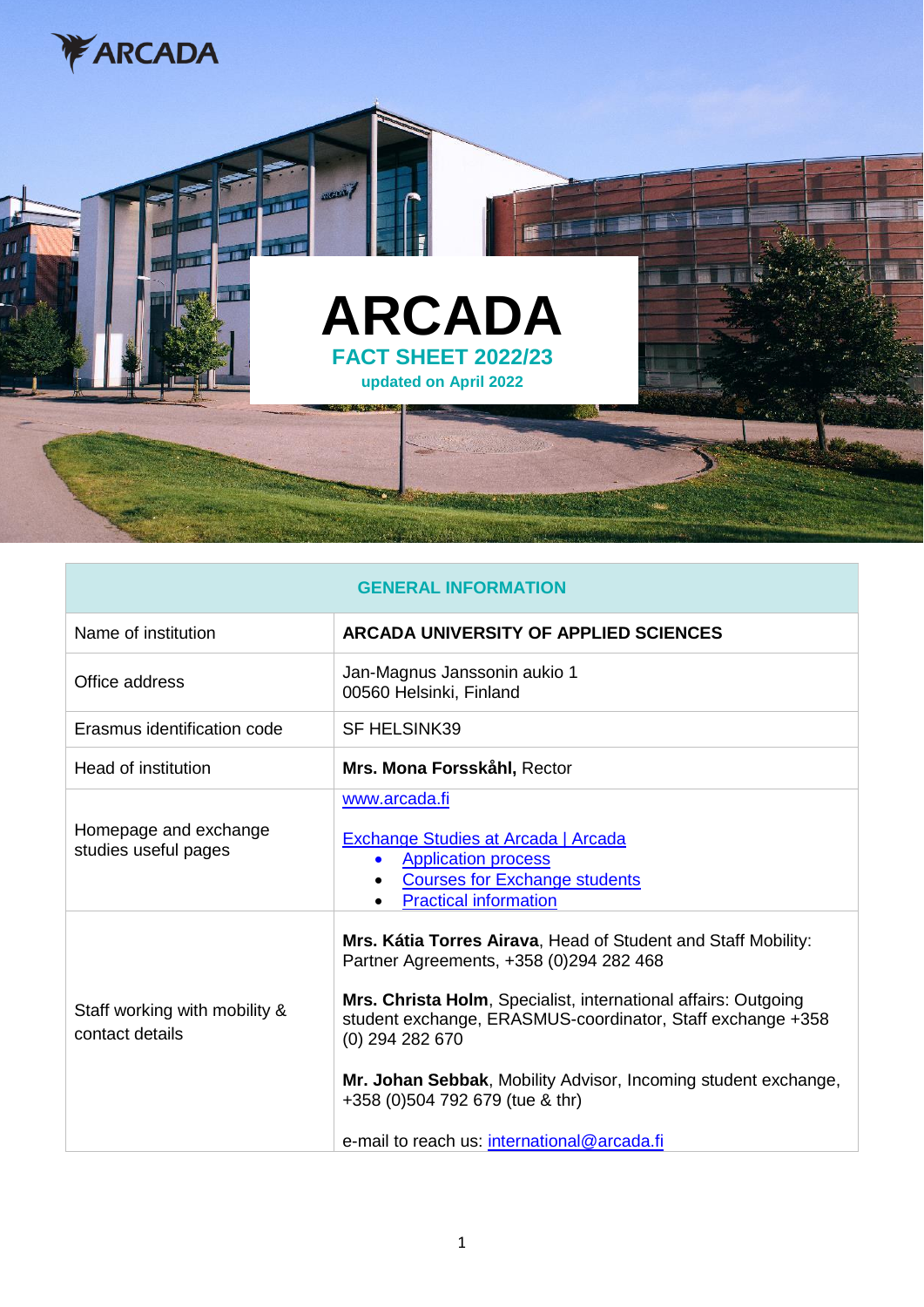

| <b>APPLICATION</b>                                                                 |                                                                                                                                                                                                                                                                                                                                                                                                                                                                          |
|------------------------------------------------------------------------------------|--------------------------------------------------------------------------------------------------------------------------------------------------------------------------------------------------------------------------------------------------------------------------------------------------------------------------------------------------------------------------------------------------------------------------------------------------------------------------|
| <b>Partner institutions</b>                                                        | Check on MoveOn if your home university is listened among our<br>partners, as we only accept students from our partner institutions.                                                                                                                                                                                                                                                                                                                                     |
| Online application system                                                          | All applications have to be submitted via the online application<br>system MoveOn. After receiving the nominations by the home<br>university, we will send the nominated students a link to the online<br>application form.                                                                                                                                                                                                                                              |
| Autumn semester 2022                                                               | Nomination deadline: 15 April 2022<br>Application deadline: 30 April 2022                                                                                                                                                                                                                                                                                                                                                                                                |
| Spring semester 2023                                                               | Nomination deadline: 10 October 2022<br>Application deadline: 25 October 2022                                                                                                                                                                                                                                                                                                                                                                                            |
| <b>Exception</b>                                                                   | For practical training for <b>Nursing students</b> the following deadlines<br>apply:                                                                                                                                                                                                                                                                                                                                                                                     |
|                                                                                    | Spring 2023<br>Nomination deadline: 31 August 2022<br>Application deadline: 15 September 2022<br><b>Fall 2022</b><br>Nomination deadline: 1 March 2022<br>Application deadline: 15 March 2022                                                                                                                                                                                                                                                                            |
| Application documents<br>(to be uploaded through our<br>online application portal) | Preliminary Learning Agreement (LA).<br>$\bullet$<br>Transcript of records in English (official Grades transcript)<br>from your home university<br>A certificate of your English skills (see below: language<br>٠<br>proficiency)<br>A photo (electronic, jpg)<br>A copy of valid identity document (ID card or passport)<br>You do not have to send us any hard copies! More information<br>is available on the website and sent directly to the nominated<br>students. |
| Information for the students<br>Acceptance e-mail<br>Information letter            | An acceptance e-mail will be sent to the students 4-5 weeks after<br>the application deadline. The letter includes information regarding<br>housing, courses and the arrival. In mid-June / mid-December we<br>send an information letter to the student, with a welcome letter,<br>links and other useful documents such as an official letter of<br>invitation.                                                                                                        |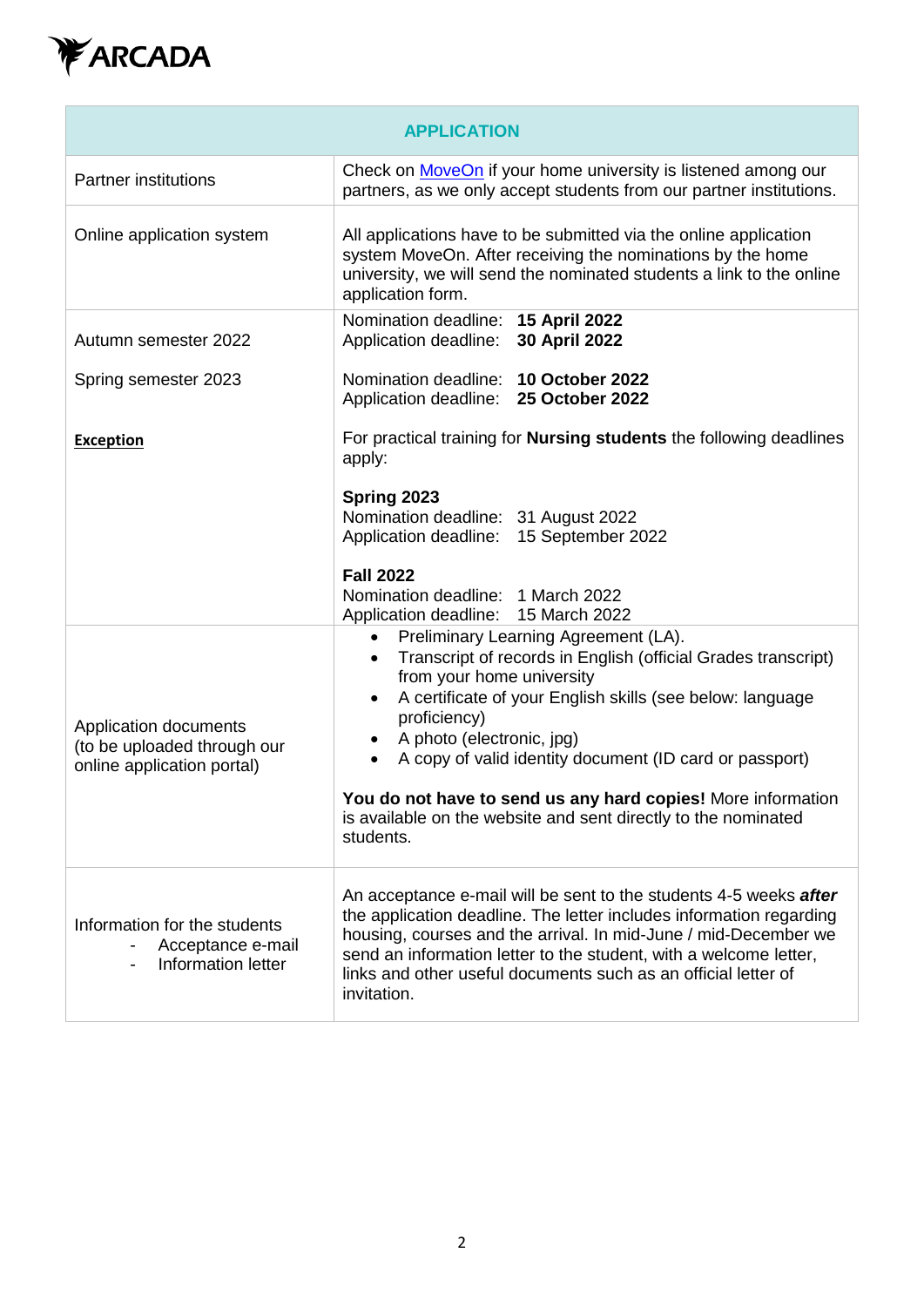

| <b>GENERAL REQUIREMENTS FOR ADMISSION</b>                |                                                                                                                                                                                                                                                                                                                                                                                                                                                                                                                                                                                        |  |
|----------------------------------------------------------|----------------------------------------------------------------------------------------------------------------------------------------------------------------------------------------------------------------------------------------------------------------------------------------------------------------------------------------------------------------------------------------------------------------------------------------------------------------------------------------------------------------------------------------------------------------------------------------|--|
| A certificate of your English skills                     |                                                                                                                                                                                                                                                                                                                                                                                                                                                                                                                                                                                        |  |
| Language proficiency                                     | Exchange students are expected to have a good command of<br>spoken and written English in order to be able to follow the lectures<br>and complete the course assignments, oral presentations and<br>exams. Students selected to study at Arcada should have<br>language skills at a minimum level of <b>B2</b> according to CEFR in<br>understanding, speaking and writing.<br>We do not arrange any English language tests for exchange<br>students, so it is therefore the responsibility of the partner<br>university to send students who have sufficient knowledge in<br>English. |  |
| <b>Health insurance</b>                                  | Exchange students coming to Arcada should obtain all necessary<br>insurances (e.g. health, medical expenses, luggage, home<br>insurance) prior their arrival to Finland. Students from EU countries<br>should additionally acquire a European Health Insurance Card<br>before arriving in Finland. It is also recommended to have liability<br>insurance.                                                                                                                                                                                                                              |  |
| <b>EDUCATIONAL INFORMATION</b>                           |                                                                                                                                                                                                                                                                                                                                                                                                                                                                                                                                                                                        |  |
| Academic calendar<br>exam included in exchange<br>period | Autumn semester 2022 (exchange period: 26.08-21.12.2022)<br>Period 1: 1.8-24.10.2022<br>Introduction Day: 26.08.2022<br>Tuition starts on 29.08.2022<br>Period 2: 25.10-31.12.2022*<br>Spring semester 2023 (exchange period: 09.01-31.05.2023)<br>Period 3: 1.1.2023-13.3.2023* (Introduction session for exchange<br>students will be held on 9th of January 2023)<br>Period 4: 14.3-31.7.2023 (the tuition ends however already at<br>the end of May 2023).                                                                                                                         |  |
|                                                          | *No tuition between 22.12.2022 and 6.1.2023.                                                                                                                                                                                                                                                                                                                                                                                                                                                                                                                                           |  |
| Exam sessions                                            | Examination requirements and forms of examination are stated in<br>the course description of every course. Exams are included in<br>exchange period mentioned above                                                                                                                                                                                                                                                                                                                                                                                                                    |  |
| Course/exam registration                                 | Upon arrival at Arcada, the student will get a login and password in<br>order to be able to access computers and the Study Administration<br>System, ASTA and to enroll for courses online. These can<br>unfortunately not be handed out by e-mail beforehand.                                                                                                                                                                                                                                                                                                                         |  |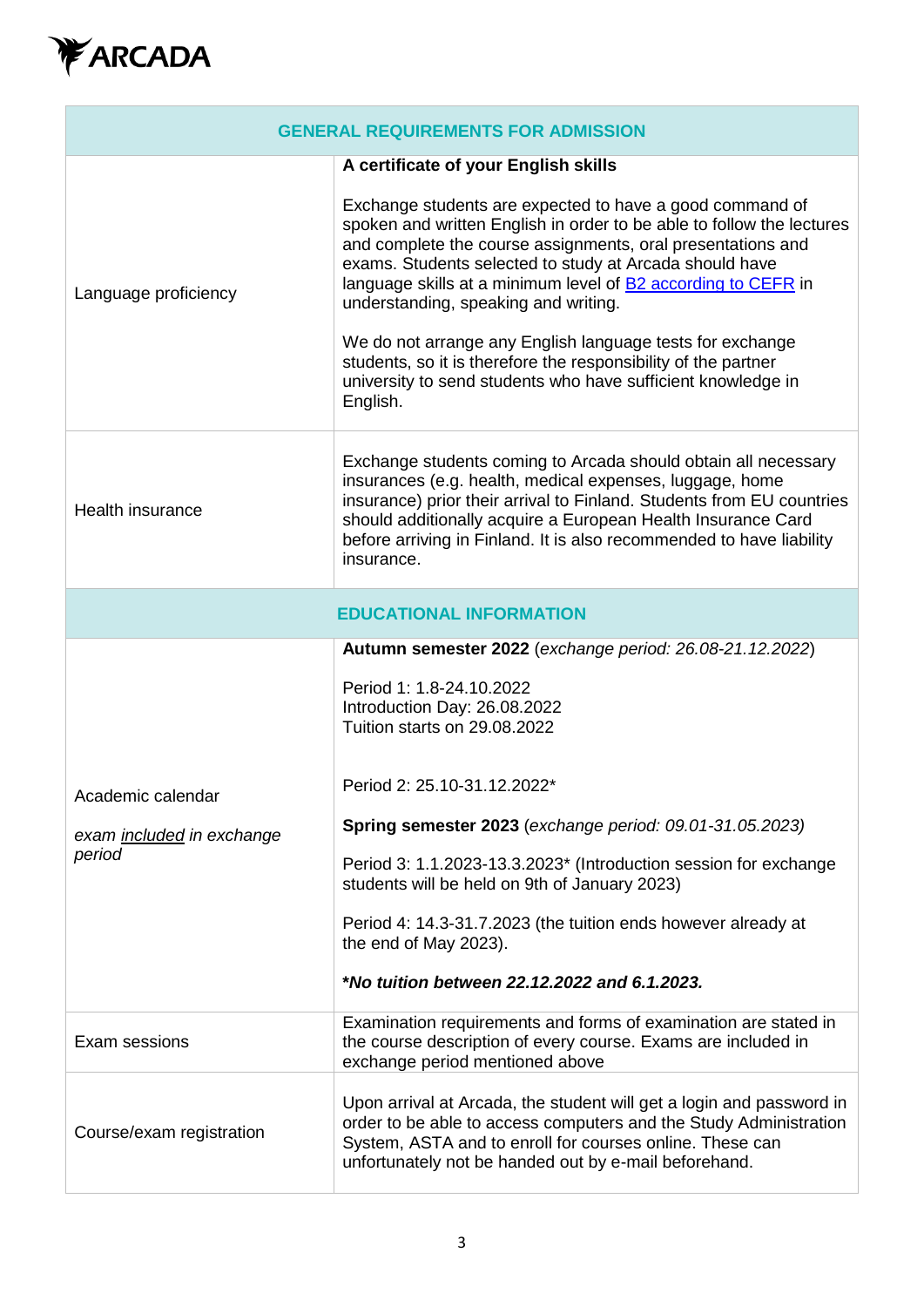

| Course information and<br>descriptions             | <b>Courses for exchange students</b><br><b>Business</b><br><b>Health and Welfare</b><br>$\bullet$<br><b>Energy and Materials Technology</b><br><b>Culture and Media</b><br><b>Healthcare</b><br>Remember to choose courses from the right semester. Also<br>remember to carefully go through the prerequisites.<br>Choosing courses from different programs and different years of<br>study is not recommended since overlapping in timetables may<br>occur. Lists of courses may be updated a few weeks prior to the<br>beginning of each semester.                                                                                                                                                                                                                                                                                                                           |
|----------------------------------------------------|--------------------------------------------------------------------------------------------------------------------------------------------------------------------------------------------------------------------------------------------------------------------------------------------------------------------------------------------------------------------------------------------------------------------------------------------------------------------------------------------------------------------------------------------------------------------------------------------------------------------------------------------------------------------------------------------------------------------------------------------------------------------------------------------------------------------------------------------------------------------------------|
| Language(s) of instruction                         | <b>English or Swedish</b>                                                                                                                                                                                                                                                                                                                                                                                                                                                                                                                                                                                                                                                                                                                                                                                                                                                      |
| Full study load for one semester<br>(ECTS)         | In one term you should strive to obtain 30 ECTS credits and in one<br>year 60 ECTS credits.                                                                                                                                                                                                                                                                                                                                                                                                                                                                                                                                                                                                                                                                                                                                                                                    |
| Grading system                                     | $\bullet$ Excellent (5)<br>Good (4-3)<br>Satisfactory (2-1)                                                                                                                                                                                                                                                                                                                                                                                                                                                                                                                                                                                                                                                                                                                                                                                                                    |
| <b>PRACTICAL INFORMATION FOR INCOMING STUDENTS</b> |                                                                                                                                                                                                                                                                                                                                                                                                                                                                                                                                                                                                                                                                                                                                                                                                                                                                                |
| Housing information                                | The International Coordinator will pre-book a room for the students<br>in a shared flat and give the students the necessary information<br>regarding the student accommodation in the welcome e-mail. The<br>students do not need to take any action regarding accommodation<br>before that!<br>The students should reply to the offer regarding housing in<br>order to confirm it. The student will have to pay a deposit in<br>advance to the housing agency. Rents in Helsinki are rather high.<br>A room in a student housing costs around 470-580 euro/month<br>including heating, warm water and Internet connection. The<br>student will share the apartment with other international students.<br>There is a limited number of accommodations available. For more<br>information about accommodation, please visit the following page:<br><b>Practical Information</b> |
| Estimated cost of living                           | The cost of living in Finland, on average, is comparable to the rest<br>of Europe. For basic expenses such as food, rent and<br>transportation (without the costs of partying and making trips) a<br>student will need EUR 900 - 1300/month. Be prepared to have<br>more expenses at the beginning of your stay - for the deposit and<br>basic equipment for your apartment, copying etc.                                                                                                                                                                                                                                                                                                                                                                                                                                                                                      |
| Intensive language courses                         | Please note that it's possible to study Swedish and Finnish at<br>Arcada. If the students wish to study Swedish or Finnish before<br>their arrival, they can have a closer look through here.                                                                                                                                                                                                                                                                                                                                                                                                                                                                                                                                                                                                                                                                                  |